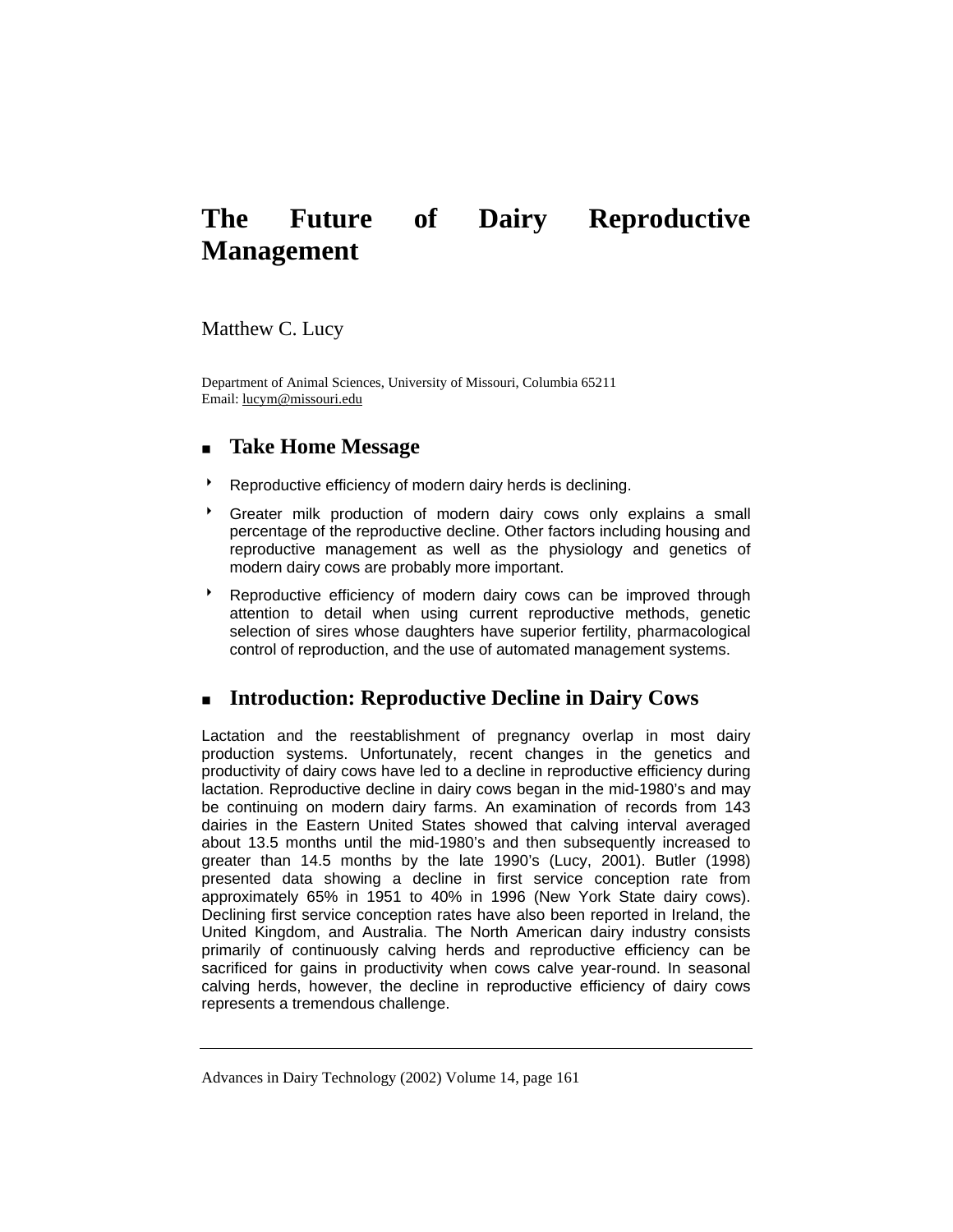Most of the discussion about reproductive decline in dairy cattle has centered on the effects of milk production on reproduction. There is a long history of associating greater milk production with reduced reproductive performance in dairy cows. An antagonistic relationship exists between milk production and reproduction in dairy cows (Hansen, 2000). However, the effects of increased milk production on reproduction are relatively minor compared to the effects of other factors. In their paper on the epidemiology of reproductive performance in dairy cows, Gröhn and Rajala-Schultz (2000) reported that the hazard ratio for conception was near 1.0 (neutral effect) for most levels of milk production (i.e., milk production was not a major factor for determining whether dairy cows will conceive). Their conclusions agreed with those from an Australian dairy study (the InCalf Study; http://www.drdc.com.au) where the authors found minor effects of milk production on conception. Studies of European cattle have also failed to create a definitive link between milk production and reproduction (Loeffler et al., 1999).

Practical experience also suggests a weak link between milk production and reproduction in dairy cows. Days open and interval to first service decrease for lowest to highest producing herds (Stevenson, 1999). Services per conception increase in high producing herds but so does estrous detection efficiency. The improved reproduction in high-producing herds probably reflects a higher level of management that includes better nutrition as well as greater cow comfort and cleanliness. Better management compensates for a slight decline in reproductive efficiency caused by level of production in the best dairy cows.

Administration of recombinant bovine somatotropin (bST) to United States dairy cows for the purpose of increasing milk production began in 1994. The use of bST is now an accepted management practice. Administration of bST causes a decrease in reproductive performance but the effects are relatively minor (Collier et al., 2001). The current period of reproductive decline began well before the introduction of bST in 1994 and countries that do not use bST (Ireland, the United Kingdom, and Australia) are experiencing reproductive problems in dairy herds. Therefore, the introduction of bST into the United States does not explain the current rate of reproductive decline.

## **What is Causing Reproductive Decline in Dairy Cows?**

The previous studies suggest that the effects of milk production on reproduction are minor. Nevertheless, there is a slight antagonistic relationship between level of production and reproduction and the trend for poorer reproduction will continue as cows achieve greater production. Other changes within the dairy industry, however, probably have equivalent or greater effects on reproduction in dairy cows. The relative contribution of the various physiological, genetic, environmental, and management factors toward the decline in dairy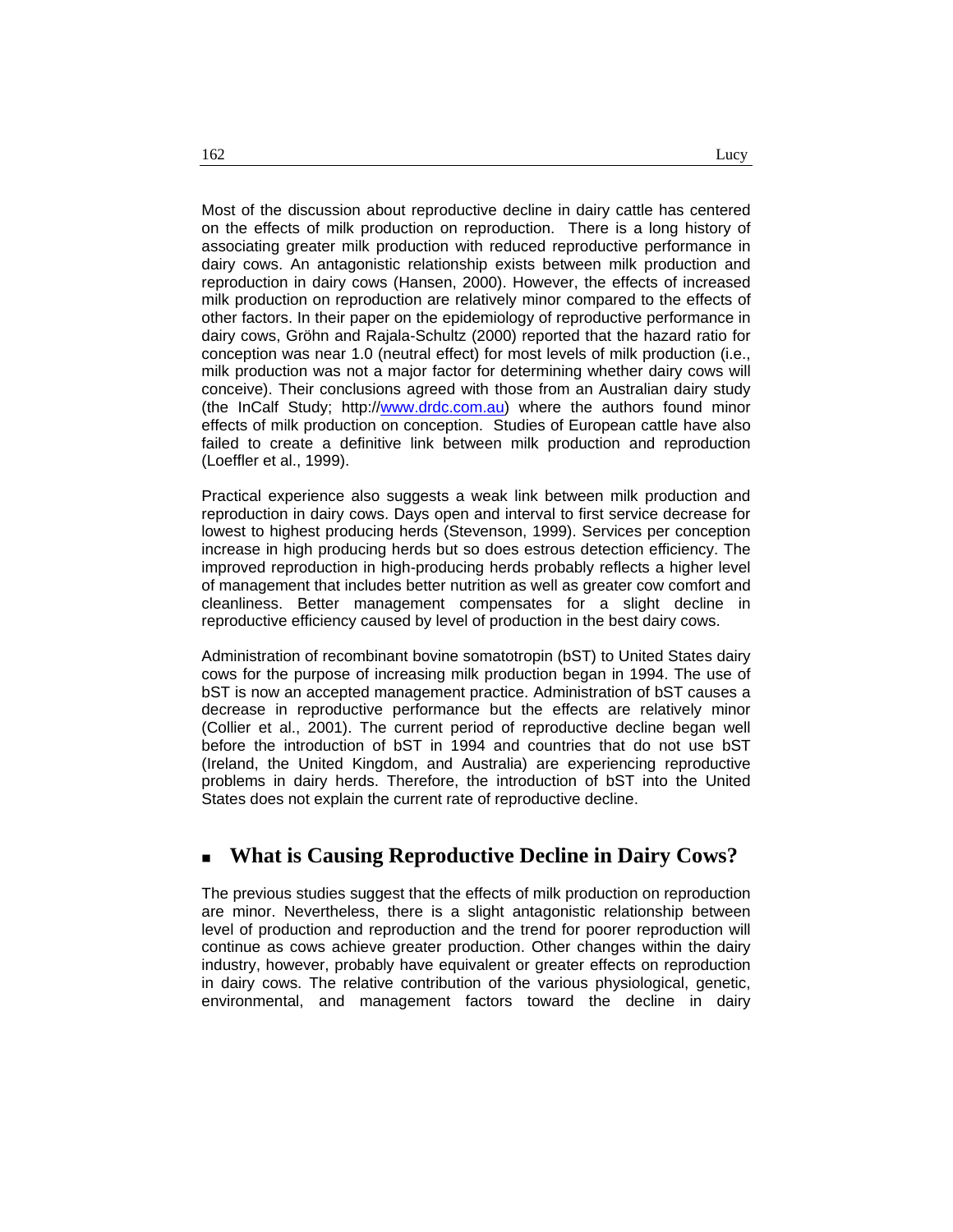reproduction is not known. Some of the factors that are potentially affecting reproduction in dairy cattle are discussed below.

#### **Growth of the Large Herd Dairy Industry**

Within the United States, the total number of dairy farms is decreasing while the total number of herds with more than 200 cows is increasing. Nearly 30% of all dairy cows in the United States are found on farms with more than 500 cows. Reproductive rates on large dairies are similar to those on small dairies (Oleggini et al., 2001). Therefore, the consolidation of the dairy industry cannot be blamed for the decline in reproductive efficiency of dairy cows.

#### **Modern Housing and Methods of Animal Management**

Stahl et al. (1999) studied 50 Minnesota herds that increased milk output by 90%. The herds increased output by adding cows. At the same time, the use of free stalls, milking parlors and full-time/part-time hired labor increased. The greater use of free stall housing with concrete floors may be contributing to reproductive loss. The frictional properties of flooring affect cow comfort and wearing of concrete floors creates a slippery surface that predisposes cows to injury (Phillips and Morris, 2001). Concrete flooring has also been blamed for a higher incidence of lameness in modern dairy cows. Hernandez et al. (2001) studied the effects of lameness on reproduction. They found that lame cows with claw lesions (approximately 18% of the herd) were half as likely to conceive when compared to healthy cows.

Stahl et al. (1999) reported that fifty-two percent of herd growth was achieved by purchasing pregnant heifers that later calved and had their first lactation on the farm. First lactation cows have lower energy balance because they eat less and have energy requirements for growth in addition to lactation. Lower energy balance in first lactation cows was associated with delayed intervals to first ovulation and this may explain why some studies have identified first parity as a risk factor for conception failure at first AI. Mixing primiparous and multiparous cows affects social statuses within the herd. Changing social status affects behavior and leads to a decrease in milk yield (Phillips and Rind, 2001) and reduced reproductive performance (Dobson and Smith, 2000). Dairy herd expansions also compromise biosecurity within herds leading to subsequent disease problems (Faust et al., 2001). The increase in disease may ultimately affect reproductive rates.

Traditional methods of visual estrous detection followed by artificial insemination do not work well when cows are managed in large groups. Large herds require more time for heat detection, identification, sorting, insemination, and record keeping simply because there are more cows. The responsibility for reproduction also falls on employees (instead of the owner) that may be overwhelmed by the number of cows that they manage. In some herds, non-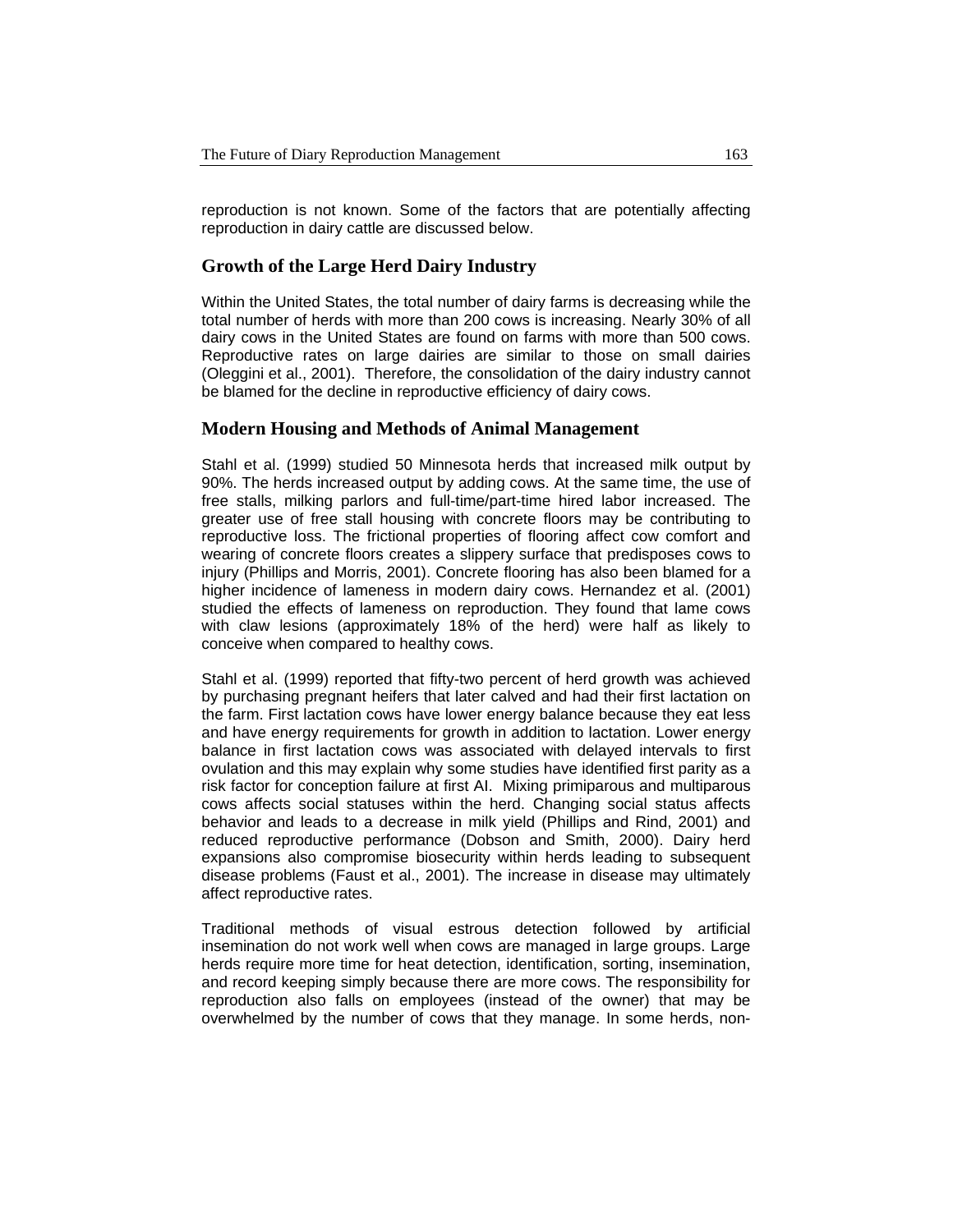electronic estrous detection aids (tail chalk, patches, etc.) have replaced visual detection of estrus and cows are inseminated based on rubbed tail heads, activated tail patches or the appearance of vaginal mucous. Unfortunately, less definitive signs of estrus often lead to poorly timed inseminations and poorly timed insemination lead to lower conception rates (Dalton et al., 2001). The misidentification of estrus may be a big problem in today's herds. In a study of a research herd of 242 Holsteins, Sturman et al. (2000) found that 19% of inseminations were performed on cows in the luteal phase or early phases of pregnancy. Inseminations of pregnant cows led to 17% embryonic loss.

Timed AI programs are popular because herds with poor estrous detection rates can achieve superior intervals to first insemination and pregnancy when compared to cows inseminated at an observed estrus (Pursley et al., 1998). Dairy cows inseminated within timed AI programs, however, have a lower conception rate when compared to dairy cows inseminated at an observed estrus (Nebel and Jobst, 1998). Therefore, traditional reproductive indices such as services per conception and conception rate are negatively affected when timed AI is implemented. Interval to first service and overall pregnancy rate may improve with timed AI.

#### **Genetics of Modern Dairy Cows**

Selection indices for dairy cattle are heavily weighted for milk production. By selecting for milk production, we created dairy cows that undergo a high level of nutrient partitioning and adipose tissue mobilization during early lactation. An essential question that must be addressed is whether or not modern dairy cows are inherently less fertile or if their infertility is simply a function of their level of milk production and nutrient partitioning. The current perspective is that infertility in North American dairy cows is secondary to negative energy balance caused by high milk production during early lactation. In other words, the reproductive genotype of dairy cows is normal and their reproductive phenotype is a function of lactation. Although difficult to prove either way, most investigators would cite the fact that reproduction in virgin heifers has not changed during the period of declining fertility in lactating cows.

Studies in New Zealand have attempted to address the question of whether or not infertility in North American cows is caused by inadequate energy during lactation. New Zealand Friesian cows (believed to have high fertility) and North American Holstein cows (believed to have low fertility) were compared when they were either grazing (grass) or fed a TMR (Kolver et al., 2000). Regardless of feeding systems, the North American cows produced more milk and had lower body condition score. The infertility in North American cows was greater and body condition was lower even when feeding was similar to that used in the United States (TMR). The infertility in cows with North American genetics was not caused by anestrus because North American cows ovulated earlier postpartum than grass-fed New Zealand cows. It appears that cows with North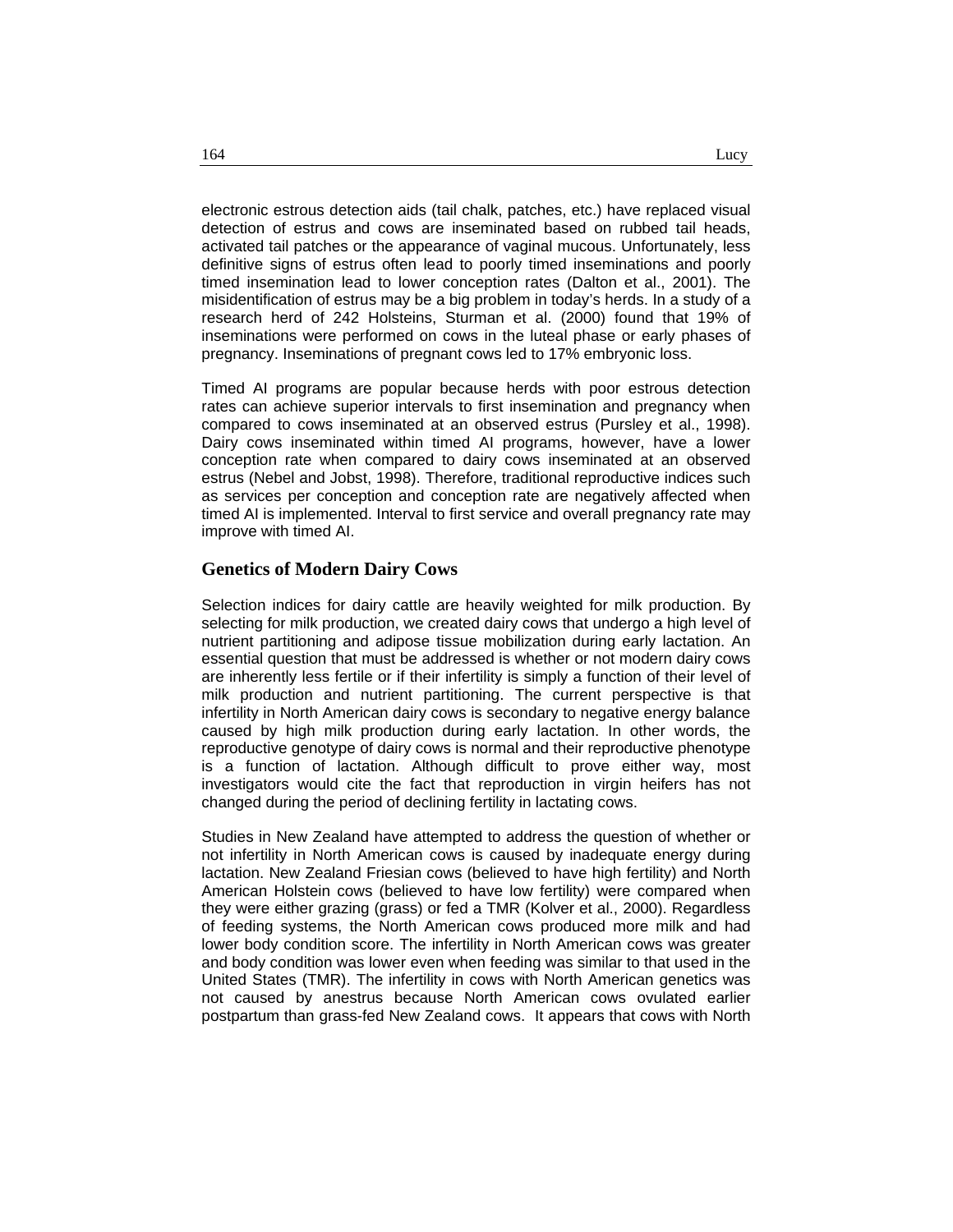American genetics will partition energy toward lactation at the expense of reproduction. This nutrient partitioning leads to lower body condition score even when a high energy TMR is fed. Thus, feeding more energy will probably not solve infertility problems in cows with a high percentage of North American ancestry.

One consequence of selection pressure in North American Holsteins has been a dramatic increase in inbreeding in the past 20 years. Hansen (2000) predicted that levels of inbreeding will be 10% by 2020. Inbreeding depression negatively affects both milk production and reproduction in dairy cows. Hermas et al. (1987) concluded that every 1% increase in inbreeding led to a .17 increase in services per conception, a 2-day increase in days open, and a 3.3% decrease in conception rate. Their estimates suggest that inbreeding alone could account for much of the reproductive decline since 1980.

### **Physiology of Modern Dairy Cows**

*Interval to First Ovulation.* Interval to first ovulation is an important measure of reproductive efficiency because cows must be cyclic before breeding. The average interval to first ovulation is probably about 30 days and the percentage of anestrus cows at the start of breeding may be close to 50% on modern dairy farms. Most investigators suggest that the reason for the delay in interval to first ovulation is greater negative energy balance in modern dairy cows. Negative energy balance delays the resumption of ovarian activity (Butler, 2000). In addition to negative energy balance, however, other factors are probably contributing to the increase in the interval to first ovulation in modern dairy cows. deVries and Veerkamp (2000) found that only 3 to 4% of the variation in interval to first ovulation was explained by total energy deficit or energy balance nadir in early lactation. Furthermore, doubling the mean energy balance nadir for cows on the study lengthened the predicted interval to first ovulation by only 4 days.

*Function of the Corpus Luteum.* The corpus luteum produces progesterone for the maintenance of pregnancy. Pregnant cows have higher concentrations of blood progesterone than open cows within the first week to ten days after insemination. High-producing dairy cows have lower blood progesterone concentrations and the lower blood progesterone concentrations may lead to infertility (Lucy, 2001). In addition to lower progesterone, modern dairy cows also have a higher proportion of abnormal luteal phases. Holstein cows were nearly seven-times more likely to have a prolonged luteal phase than traditional Friesian cows (Opsomer et al., 1998). Laming and Darwash (1998) found similar patterns of abnormal progesterone in cows from the United Kingdom. Opsomer et al. (2000) concluded that negative energy balance, periparturient disorders, and postpartum diseases were risk factors for delayed cyclicity and prolonged luteal phases. Therefore, common ailments of early postpartum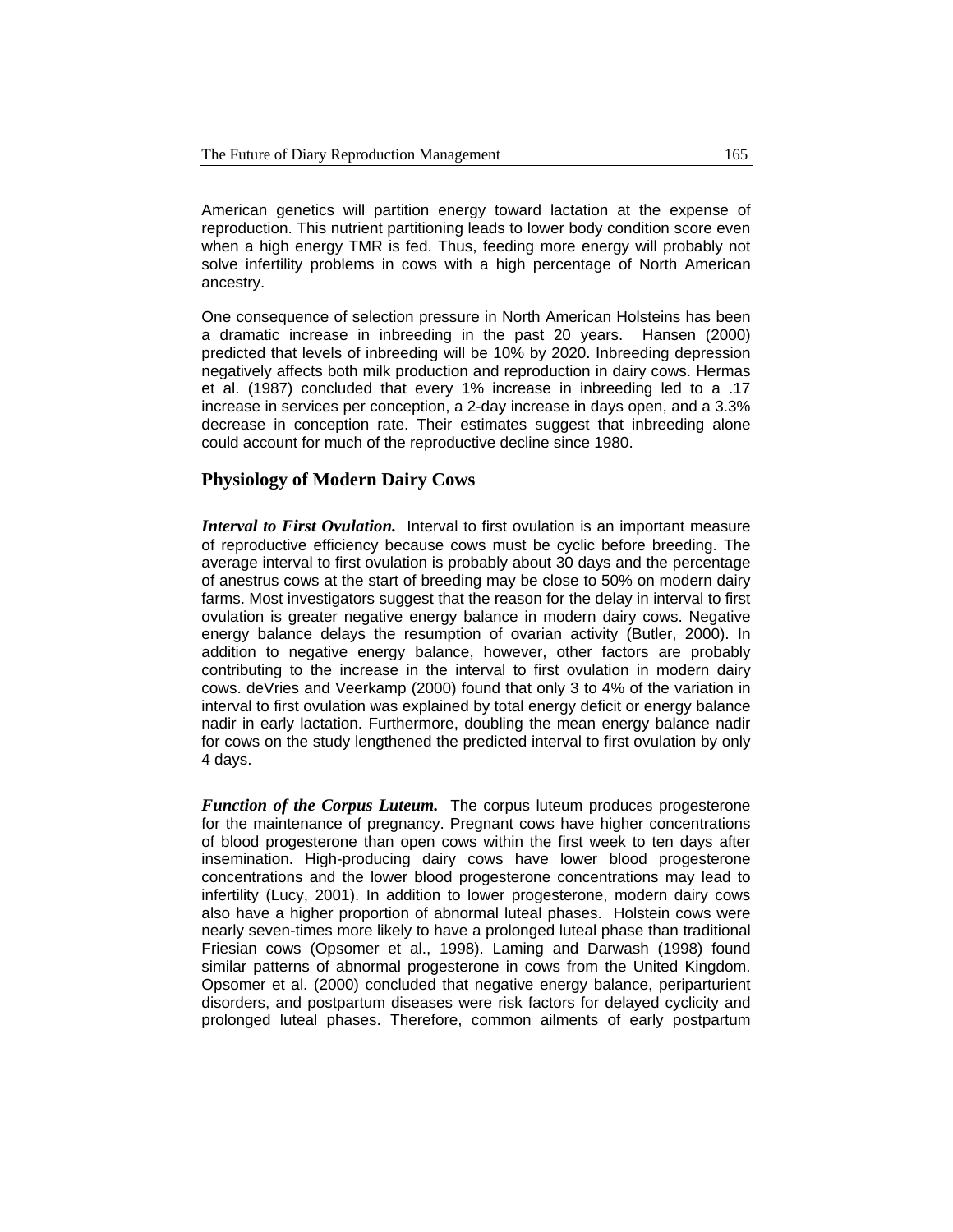cows caused luteal phase abnormalities. A change in luteal phase length in modern-day dairy cows is an important observation because it changes the approach used for reproductive management in dairy cattle. Cows that are not in controlled breeding programs will have delayed breeding because their estrous cycles are longer. Abnormalities in luteal phase length also make it more difficult to predict when cyclic cows will return to estrus.

*Function of Ovarian Follicles.* Negative energy balance and weight loss have an inhibitory effect on ovarian follicular growth and development. Beam (1995) studied the effects of negative energy balance on follicular growth in early postpartum cows. He observed that the dominant follicle in cows in negative energy balance required more time to develop and reached a larger size before ovulation. Data from Beam (1995) agree with a recent report that compared the estrous cycle of lactating cows and heifers (Sartori et al., 2000). Lactating cows had larger preovulatory follicles than heifers but lower preovulatory concentrations of estradiol in blood. Whether lower blood estradiol concentrations are a consequence of lower steroidogenic capacity of the follicle or enhanced estrogen metabolism (caused by higher metabolic rate in highproducing cows) is not known.

*Estrous Expression.* Detection of estrus and the accuracy with which estrus is detected is an area of increasing concern. Dransfield et al. (1998) analyzed data generated from electronic mount detectors. The average dairy cow had 8.5 stands per estrus with an estrus duration of 7 hours. Nearly one-quarter of the cows had estruses that were classified as low intensity (< 1.5 stands/hour) and short duration  $\left($  < 7 hour). Few studies have systematically evaluated the causes of poor estrous expression in dairy cows. The intensity and the duration of estrus depends on behavior of individual cows as well as social interactions among cows. Britt et al. (1986) concluded that milk yield did not influence the intensity of estrous expression. Their original study, however, demonstrated the importance of surface because duration of estrus, mounting activity, and standing activity were greater on dirt than on concrete. If a decrease in estrous expression is occurring in modern dairy cows then the most likely cause is the increased utilization of dairy confinement housing with concrete floors.

*Oocyte Quality.* Diseases and disorders will negatively affect follicles and oocytes that develop during the early postpartum period. Snijders et al. (2000) found that the ability of an oocyte to be fertilized and develop to the blastocyst stage in vitro was not affected by the milk production of the donor cow. Body condition, however, influenced oocyte competence because in vitro fertilized oocytes from cows in low body condition had a lower cleavage rate and a lower developmental rate when compared to oocytes from cows in better body condition. Lower body condition in dairy cows may be negatively affecting the follicle, decreasing oocyte health and causing infertility.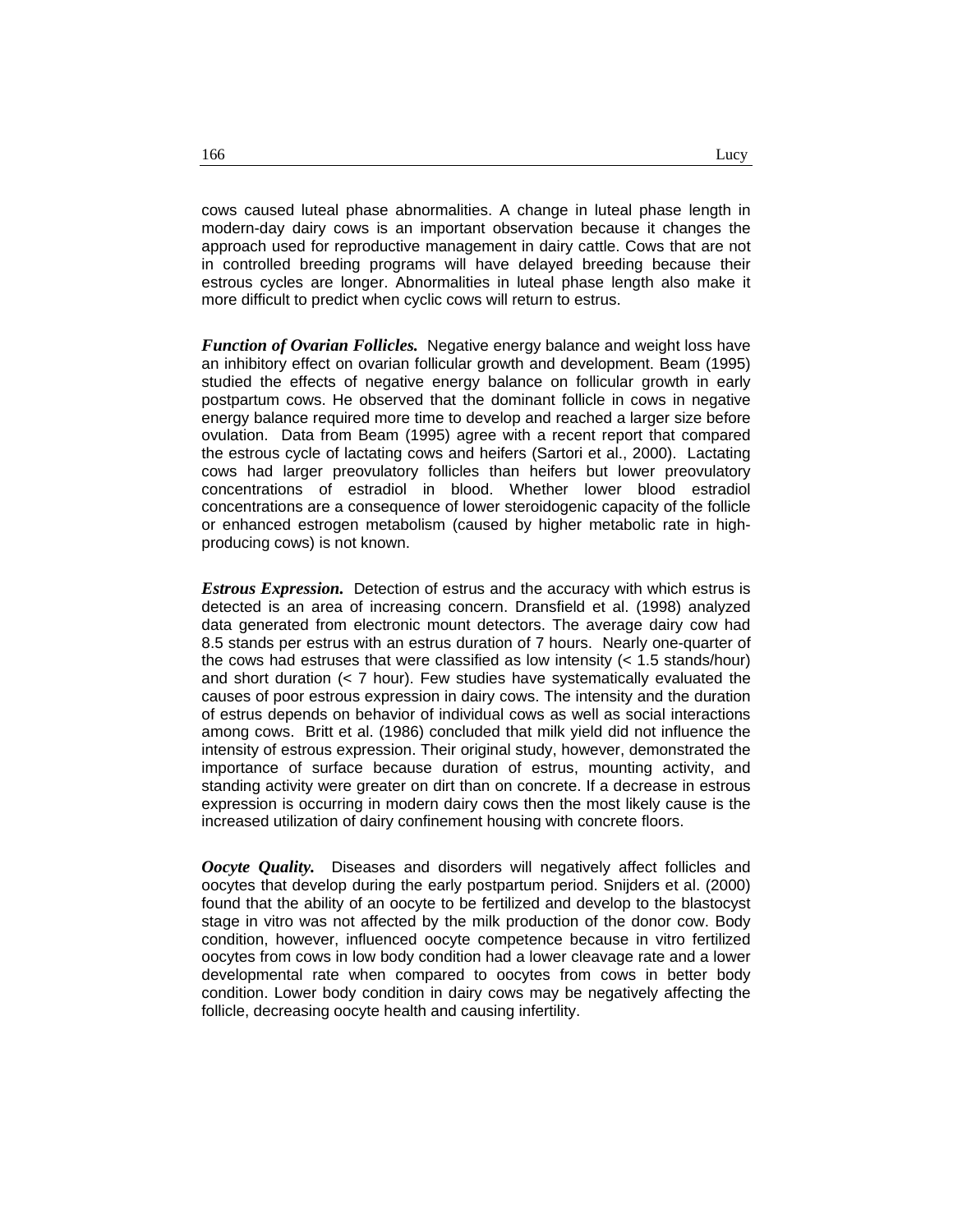*Uterine Function.* There are high rates of embryonic loss between the period of conception and maternal recognition of pregnancy (about 17 to 19 days after insemination) (Mann et al., 1999). Losses after this early period are considerably less but nevertheless influence pregnancy rates. When reciprocal embryo transfer was done between repeat breeder and normal cattle, the repeat breeder cattle failed to achieve normal pregnancy rates even though an embryo from a "normal" cow was implanted (Gustafsson and Larsson, 1985). Conversely, normal cattle had normal rates of pregnancy when implanted with an embryo from a repeat breeder cow. These data suggest that repeat breeders and perhaps modern dairy cows fail to establish pregnancy because of a suboptimal uterine environment. The reason that embryos fail to develop within the uterus of otherwise normal cows is not known. The uterus may fail to synthesize adequate amounts of an embryotrophic growth factor that is required by filamentous embryos. Secretion of embryotrophic growth factors into the uterine lumen may be controlled by nutritional status because embryo transfer pregnancy rates are less in recipients with low body condition score (Mapletoft et al., 1986).

# **Ways to Improve Reproduction on Modern Dairy Farms**

Reproduction is a complex process. Successful herd reproduction requires meticulous attention to detail. Estrous detection, time of insemination relative to estrus, semen handling, AI technique, and pregnancy diagnosis are important. Minor mistakes in these procedures have cumulative effects on herd reproduction. Progress in improving reproduction can only be made after these basic methods are practiced correctly. Producers should take advantage of the Estimated Relative Conception Rates (ERCR) that are now available for dairy sires (Clay and McDaniel, 2001). The effective use of the ERCR in sire selection could improve herd conception rates by several percentage points. Application of any new reproductive technology should be made after it is thoroughly tested. Recently, an early pregnancy test for cattle was found to be completely unreliable (Cordoba et al., 2001). The pregnancy test was an unfortunate example of an unsound reproductive method marketed to the dairy industry.

### **Genetic Selection for Improved Reproduction**

Selection of cows for improved reproductive efficiency is a possible solution to reproductive decline. Careful genetic selection may allow dairy producers to use the genetics of high milk production and still maintain acceptable reproductive rates. Reproductive traits have low heritabilities but the coefficient of variation for reproductive traits is very large. Therefore, it should be possible to identify sires whose daughters have excellent fertility and to identify sires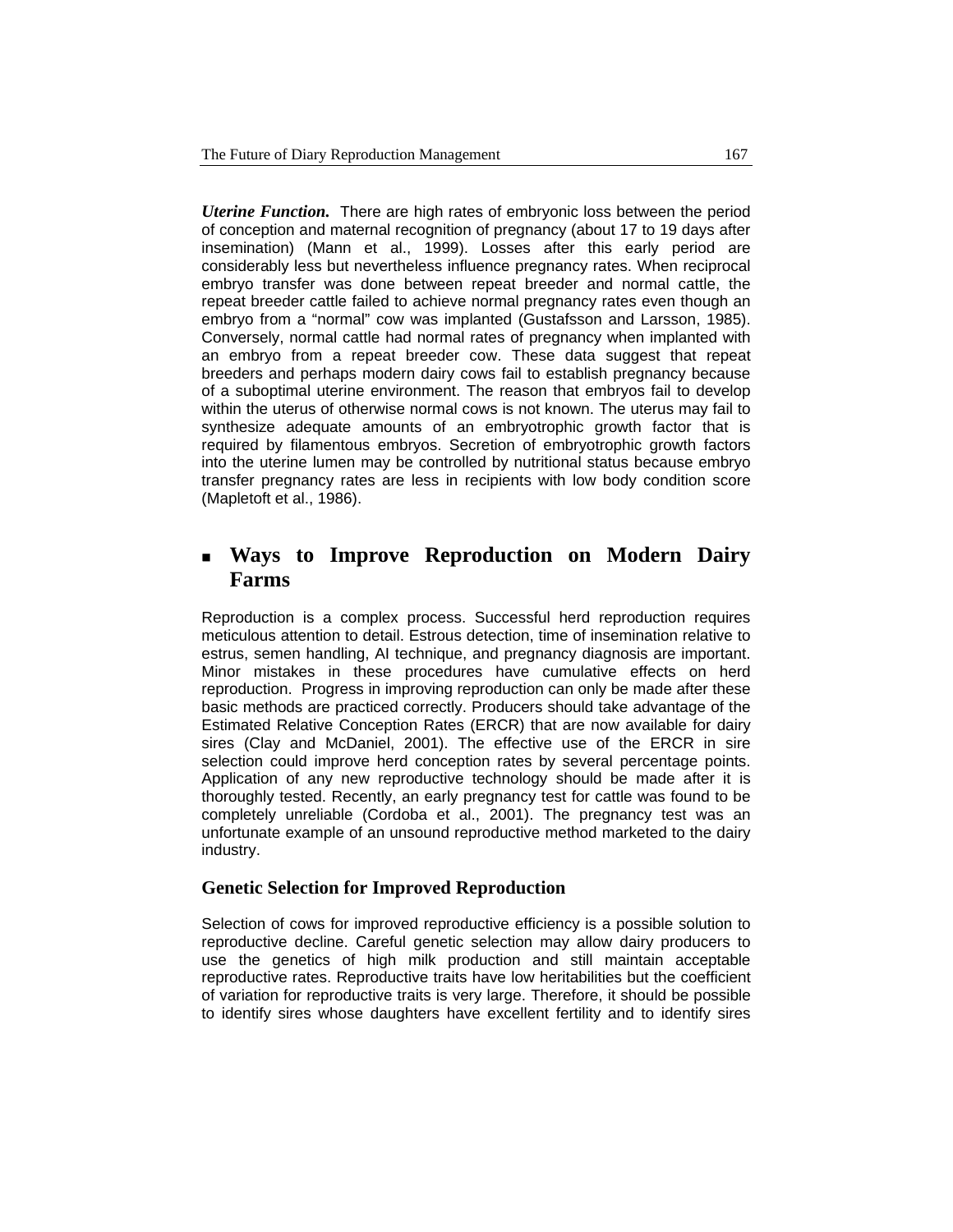whose daughters have poor fertility (Weigel and Rekaya, 2000). Simply avoiding those sires whose daughters have poor fertility may lead to significant reproductive progress. Scandinavian breeding programs include functional nonproduction traits (fertility, mastitis resistance, etc.) in addition to production traits in their selection indices for total merit (Philipsson et al., 1994). Although progress toward greater milk production may be less, their models suggest better economic efficiency when functional non-production traits are included in selection programs.

Other present-day reproductive problems can be managed through appropriate sire selection. Modern dairy cows have an ovulation rate of approximately 1.25 and a twinning rate of approximately 5%. Twinning is undesirable because milk production and fertility after a twin birth are decreased (Beerepoot et al., 1992). The predicted transmitting ability for twinning ranges from 1.6 to 8.0% (Johanson et al., 2001). Therefore, appropriate sire selection can reduce herdtwinning rates. Longevity is also moderately heritable and breeding values for longevity can be used to select sires whose daughters will stay in the herd longer (Vukasinovic et al., 2001).

There is a strong link between body condition score and reproductive performance. Pryce et al. (2001) examined changes in body condition in cows selected for either high or average genetic merit for milk fat plus protein. They concluded that high genetic merit cows lost more body condition and that the reproductive performance of high merit cows was more dependent on their body condition than their level of production. There is a negative genetic and phenotypic relationship between body condition and milk production but the relationships are modest. Strong positive genetic trends exist between body condition and reproductive performance (Dechow et al., 2001; Veerkamp et al., 2001). Selection programs based on postpartum body condition score should lead to superior reproductive performance.

The high level of inbreeding in North American Holsteins should be addressed. One method is the implementation of computerized mate selection programs that control the level of inbreeding in herds (Weigel and Lin, 2000). These programs can control inbreeding within herds but a broader, industry-based approach will need to be implemented so that genetic diversity within the Holstein breed is maintained (Weigel, 2001).

#### **Pharmacological Intervention of Reproductive Cycles**

The best way to immediately reverse current declines in reproduction is to intensively manage the reproductive biology of the dairy cow. The dairy industry has very few tools for the pharmacological control of the estrous cycle. There is an immediate need for new methods and new tools for estrous cycle control.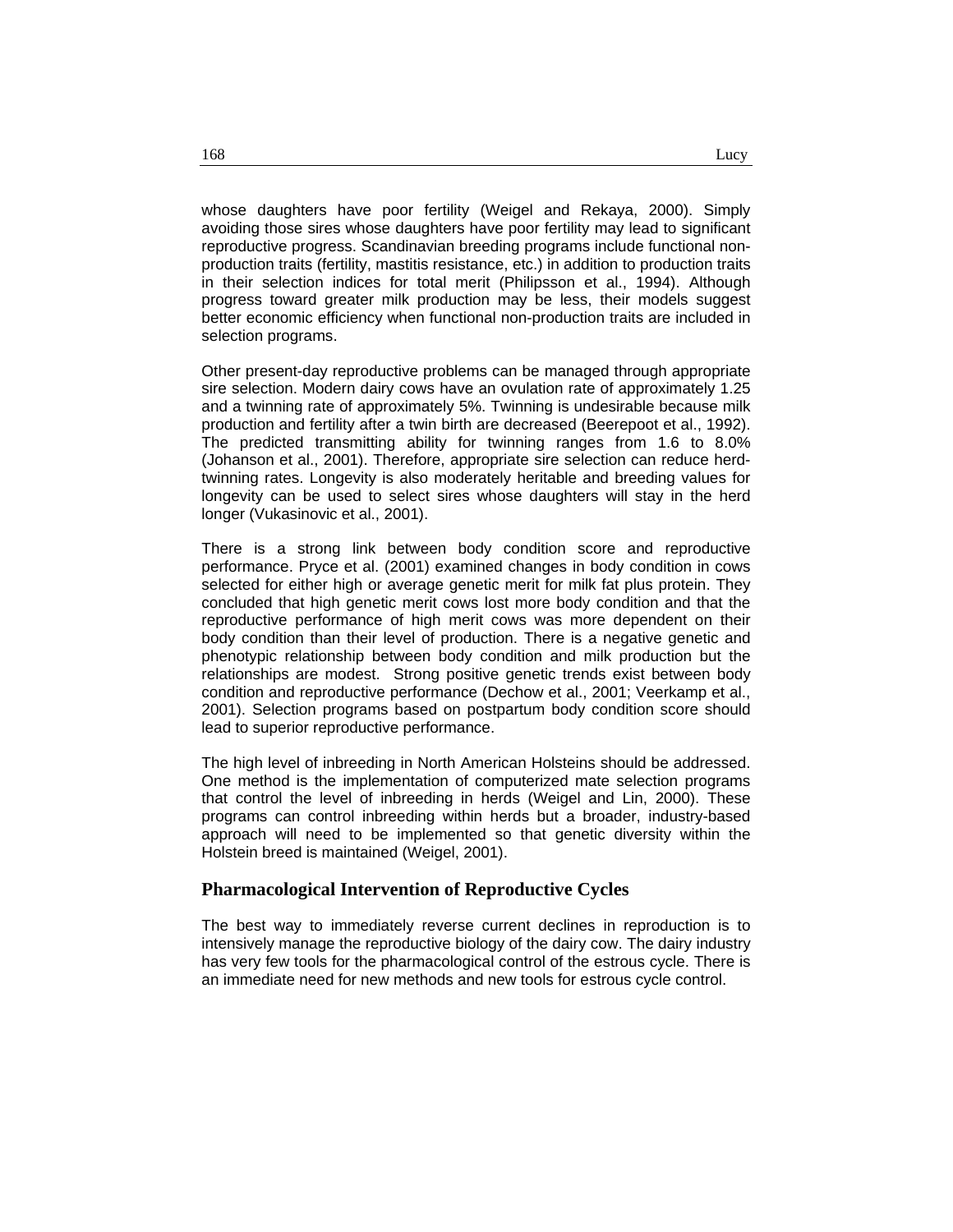*Anestrus.* Progestogens are the best treatment for anestrus is dairy cows. Unfortunately, progestogens are not approved in the United States for use in lactating dairy cows. The lack of an approved progestogen represents a severe limitation to reproductive management in herds with a high percentage of anestrus cows. The other option for anestrus treatment is a synchronization protocol that employs GnRH. Some anestrus cows will ovulate in response to GnRH but the response rate depends on the timing of the injection relative to the follicular wave and the depth of anestrus. Anestrus cows may become pregnant following a GnRH-based synchronization protocol but early embryonic loss may be greater for anestrus compared to cyclic cows treated with the same protocol.

*Estrous Synchronization and Detection of Estrus.* Most cows are either untreated (inseminated at spontaneous estrus) or treated with biweekly injections of prostaglandin  $F_{2\alpha}$  (PGF<sub>2 $\alpha$ </sub>) followed by estrous detection (Nebel and Jobst, 1998). Insemination at spontaneous estrus and the use of  $PGF_{2\alpha}$  is a good management option but cows must be detected in estrus. Combining regular  $PGF_{2\alpha}$  injections with some type of estrous detection aid (tail chalk, patches, electronic devices, etc.) improves the overall response but requires additional management and attention to details.

*Timed Insemination.* Timed AI for dairy cattle is an important change in reproductive management because cows are inseminated without estrous detection. The discovery that a follicular wave could be synchronized to improve the consistency of the follicular development around  $PGF_{2\alpha}$  injection was an important step forward because it improved the responses to timed AI and enabled the widespread implementation of the method. Most producers use the standard "Ovsynch" protocol of GnRH (wait seven days),  $PGF_{2\alpha}$  (wait two days), GnRH (wait one day), and then insemination (Pursley et al., 1998). Timed AI is a good approach but rates of embryonic loss after timed AI are high and calving rates for dairy cows after timed AI are approximately 25 to 30%. Therefore, there is still a need to optimize methods for timed insemination of dairy cattle.

*Synchronization of Reinsemination.* Timed insemination and regular PGF<sub>2α</sub> injections are good ways to control the time of first insemination. Only 20 to 40% of dairy cows, however, will be pregnant after first insemination. The fate of the 60 to 80% of dairy cows that are open after first insemination usually depends on detecting the return to estrus after the pregnancy fails. The timing of second estrus after insemination is variable because many cows have an embryo that dies around the time of maternal recognition of pregnancy and the normal luteolytic mechanisms are delayed. The fact that inseminated cows represent a mixture of pregnant and nonpregnant cows and that nonpregnant cows have a variable return to estrus complicates methods that can be used to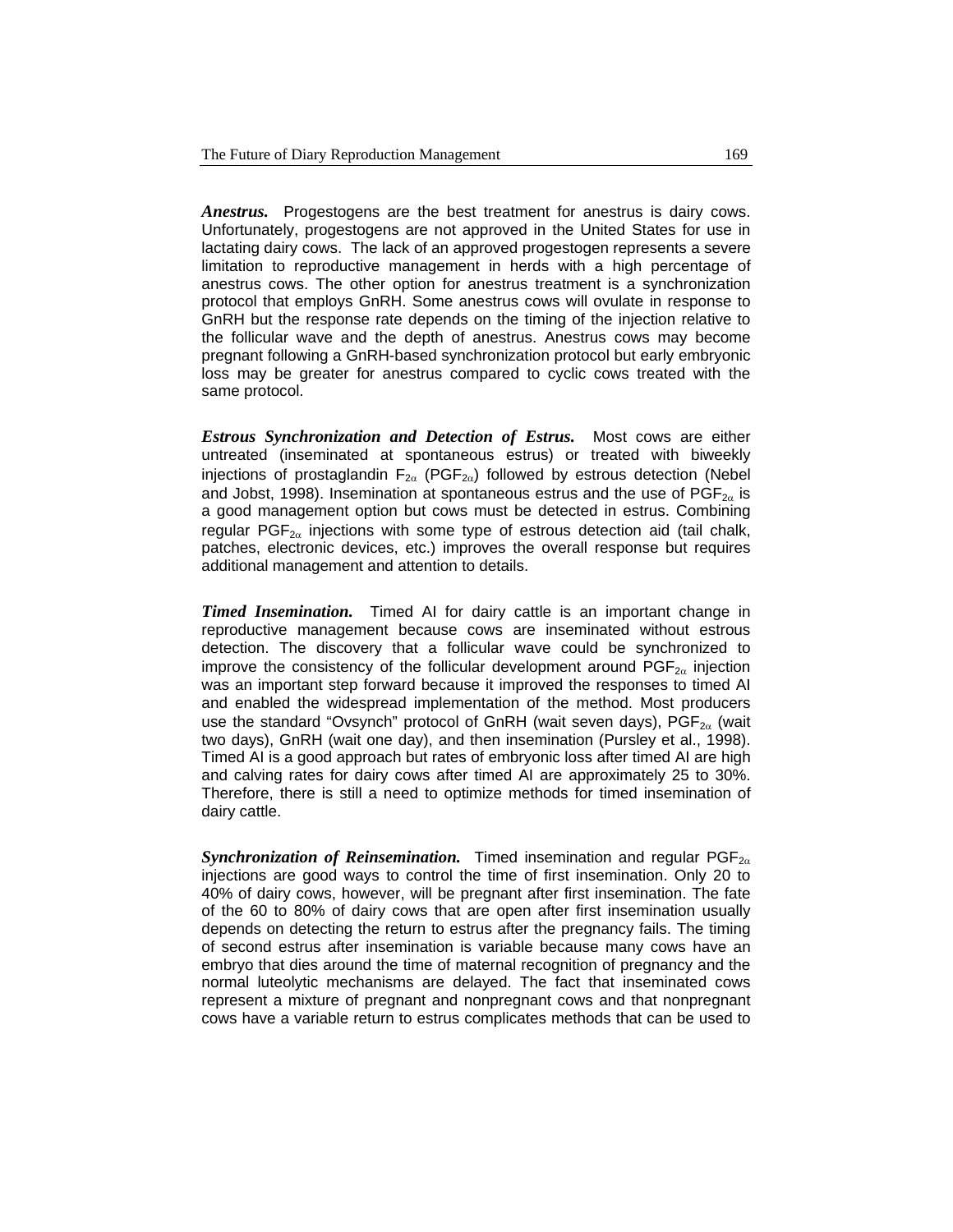synchronize second service. Very few reliable methods are available for resynchronizing second service in United States dairy cattle. A hormonal approach involving a progesterone insert, estradiol benzoate injection, and  $PGF_{2\alpha}$  injection was developed in Australia for the purpose of synchronizing three inseminations in a 56-day period (Cavalieri and Macmillan, unpublished). Similar methods need to be developed for North American dairy cows.

#### **Automation of Reproductive Systems**

The reproduction of lactating dairy cows should be managed by using either biweekly injections of  $PGF_{2\alpha}$  followed by estrus detection or by using a timed AI protocol. If cows are inseminated after spontaneous estrus then electronic devices that are mounted on the tail head or activity monitors mounted on the neck or leg may be the best way to insure accuracy in estrus detection. New procedures for reproductive management and pharmacological control of the estrous cycle need to be tied to computerized management systems that are capable of making decisions ("smart" computers). The tools and technology are available to let computers decide whether a cow should be scheduled for rebreeding (based on her production) and when to do it (based on the economics of the farm and the individual lactation curve of the cow; Arbel et al., 2001). If timed AI is used then the programming becomes simpler because inseminations can be scheduled. If electronic methods of heat detection are used (mount detectors or activity monitors) then the computer needs to be able to integrate the information with whatever else is known about the cow (previous estrus dates, treatments, changes in milk production, etc.) and make decisions on the likelihood of estrus. In either case, the system needs to be linked to automatic sort gates so that the decision the computer makes can be enacted. Farm workers can then implement the management (injections, inseminations, pregnancy check, etc.) on the sorted pen of cows and feed data back into the system.

## **Conclusions**

There are no magical solutions to reproductive decline in high-producing dairy cattle. Cows selected for high milk production partition nutrients toward lactation. The partitioning of nutrients leads to cows with less adipose tissue mass (lower body condition) and greater infertility. Feeding more energy will probably not solve reproductive problems because cows will partition the additional nutrients toward milk production. For the immediate future, the best approach will be to intensively manage the reproductive biology of the cow. This management should include treatment of anestrus, synchronization of first service, and resynchronization of second and third services. Computerized management systems with decision-making capabilities should be developed. In the longer term, a genetic approach that incorporates reproductive and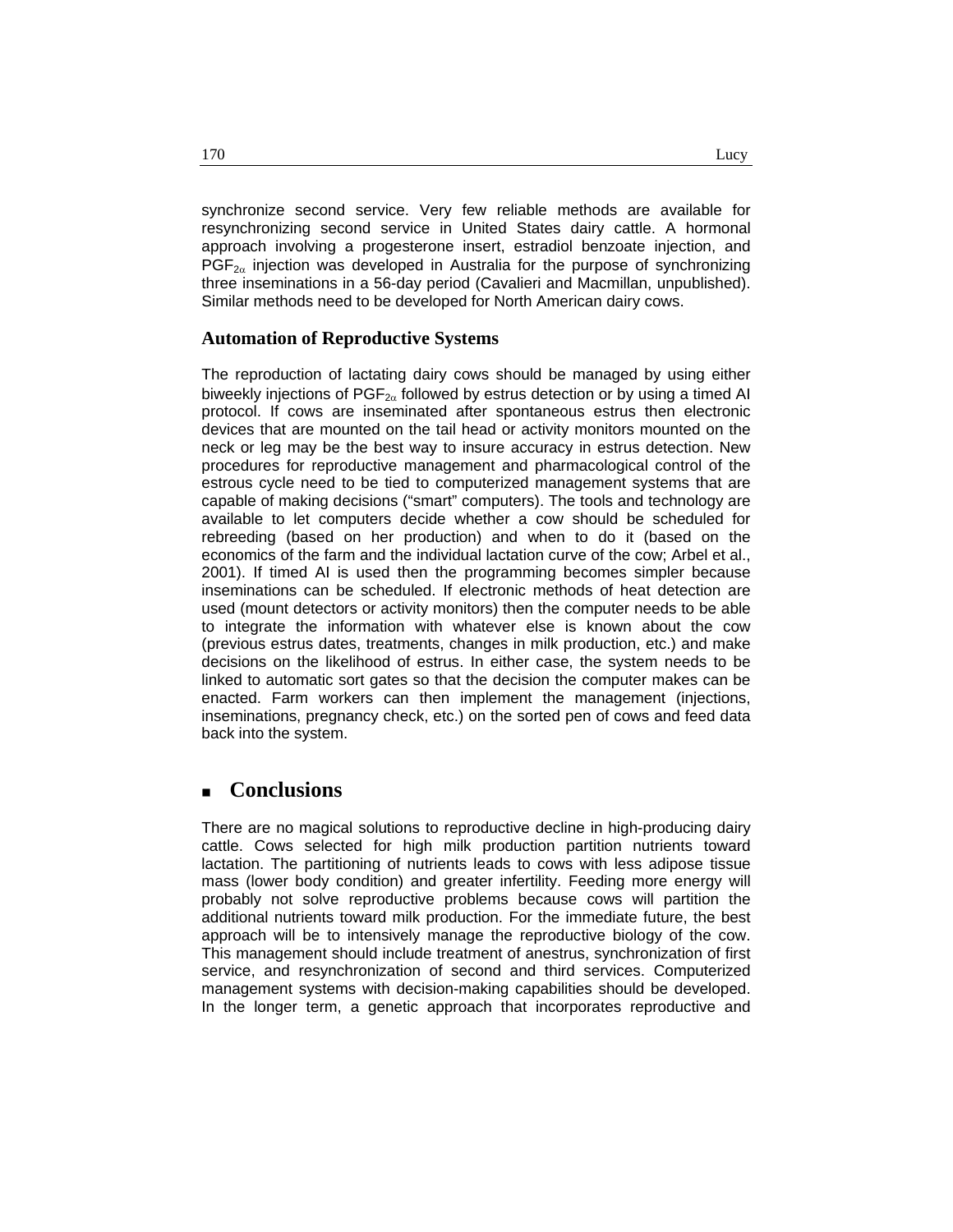health traits in selection indices will correct some of the reproductive decline. It is also likely, that continued research in the area of postpartum reproduction of dairy cattle will reveal critical control points that can be manipulated to improve reproductive efficiency in dairy cattle.

## **References**

- Arbel, R., Y. Bigun, E. Ezra, H. Sturman, and D. Hojman (2001). The effect of extended calving intervals in high-yielding lactating cows on milk production and profitability. J. Dairy Sci. 84:600-608.
- Beam, S. W. (1995). Follicular Development in Postpartum Cattle: Effects of Energy Balance and Dietary Lipid. Ph.D. Dissertation, Cornell University, Ithaca, NY.
- Beerepoot, G. M., A. A. Dykhuizen, M. Nielen, and Y. H. Schukken (1992). The economics of naturally occurring twinning in dairy cattle. J. Dairy Sci. 75:1044-1051.
- Britt, J. H., R. G. Scott, J. D. Armstrong, and M. D. Whitacre (1986). Determinants of estrous behavior in lactating Holstein cows. J. Dairy Sci. 69:2195-2202.
- Butler, W. R. (1998). Review: effect of protein nutrition on ovarian and uterine physiology in dairy cattle. J. Dairy Sci. 81:2533-2539.
- Butler, W. R. (2000). Nutritional interactions with reproductive performance in dairy cattle. Anim. Reprod. Sci. 60-61:449-457.
- Clay, J. S., and B. T. McDaniel (2001). Computing mating bull fertility from DHI nonreturn data. J. Dairy Sci. 84:1238-1245.
- Collier, R. J., J. C. Byatt, S. C. Denham, P. J. Eppard, A. C. Fabellar, R. L. Hintz, M. F. McGrath, C. L. McLaughlin, J. K. Shearer, J. J. Veenhuizen, and J. L. Vicini (2001). Effects of sustained release bovine somatotropin (sometribove) on animal health in commercial dairy herds. J. Dairy Sci. 84:1098-1108.
- Cordoba, M. C., R. Sartori, and P. M. Fricke (2001). Assessment of a commercially available early conception factor (ECF) test for determining pregnancy status of dairy cattle. J. Dairy Sci. 84:1884-1889.
- Dalton, J. C., S. Nadir, J. H. Bame, M. Noftsinger, R. L. Nebel, and R. G. Saacke. 2001. Effect of time of insemination on number of accessory sperm, fertilization rate, and embryo quality in nonlactating dairy cattle. J. Dairy Sci. 84:2413-2418.
- Dechow, C. D., G. W. Rogers, and J. S. Clay (2001). Heritabilities and correlations among body condition scores, production traits, and reproductive performance. J. Dairy Sci. 84:266-275.
- de Vries, M. J., and R. F. Veerkamp (2000). Energy balance of dairy cattle in relation to milk production variables and fertility. J. Dairy Sci. 83:62-69.
- Dobson, H. and R. F. Smith (2000). What is stress, and how does it affect reproduction. Anim. Reprod. Sci. 60-61:742-752.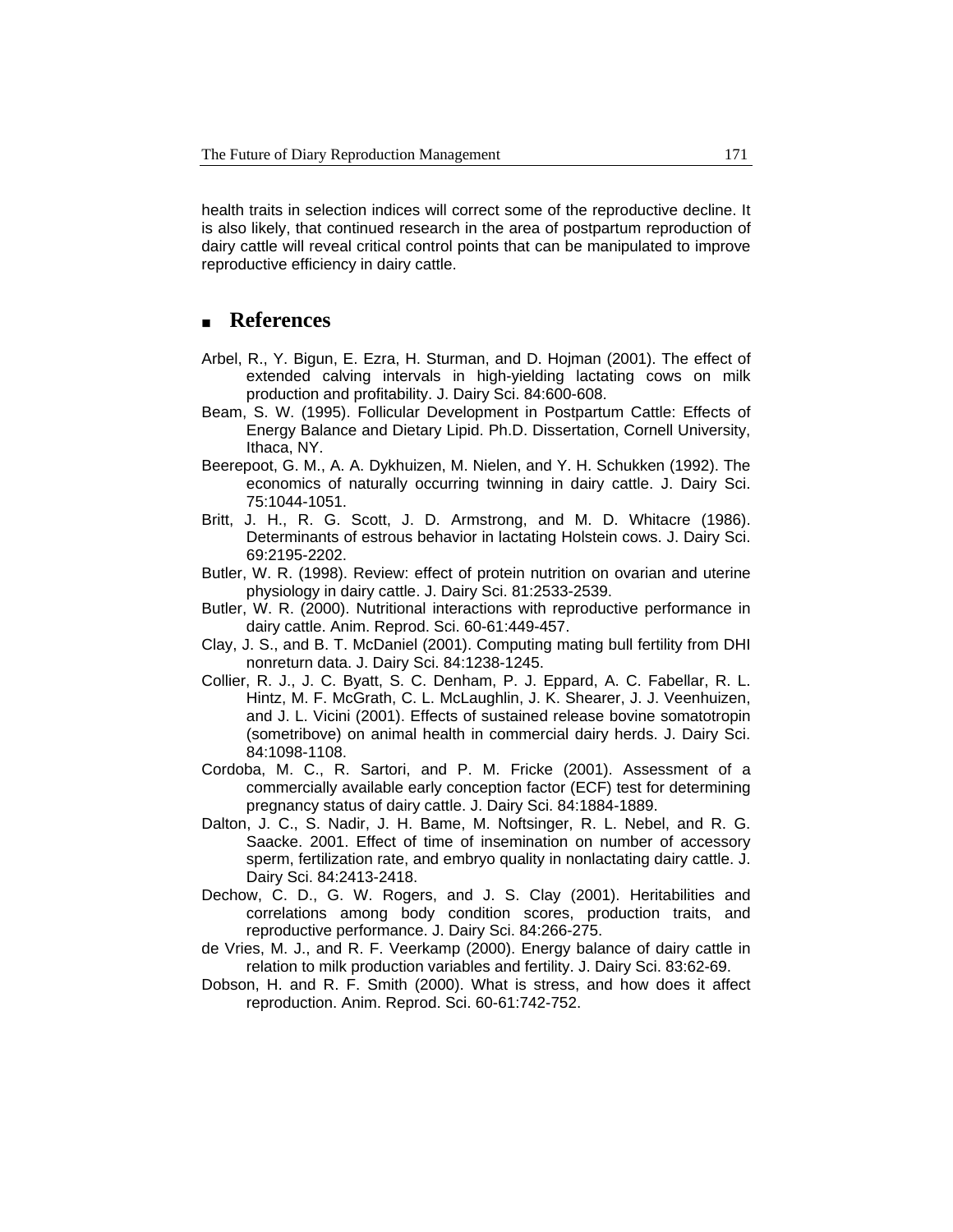- Dransfield, M. B., R. L. Nebel, R. E. Pearson, and L. D. Warnick (1998). Timing of insemination for dairy cows identified in estrus by a radiotelemetric estrus detection system. J. Dairy Sci. 81:1874-1882.
- Faust, M. A., M. L. Kinsel, and M. A. Kirkpatrick (2001). Characterizing biosecurity, health, and culling during dairy herd expansions. J. Dairy Sci. 84:955-965.
- Gröhn, Y. T., and P. J. Rajala-Schultz (2000). Epidemiology of reproductive performance in dairy cows. Anim. Reprod. Sci. 60-61:605-614.
- Gustafsson, H., and K. Larsson (1985). Embryonic mortality in heifers after artificial insemination and embryo transfer: differences between virgin and repeat breeder heifers. Res. Vet. Sci. 39:271-274.
- Hansen, L. B. (2000). Consequences of selection for milk yield from a geneticist's viewpoint. J. Dairy Sci. 83:1145-1150.
- Hermas, S. A., C. W. Young, and J. W. Rust (1987). Effects of mild inbreeding on productive and reproductive performance of Guernsey cattle. J. Dairy Sci. 70:712-715.
- Hernandez, J., J. K. Shearer, and D. W. Webb (2001). Effect of lameness on the calving-to-conception interval in dairy cows. JAVMA 218:1611-1614.
- Johanson, J. M., P. J. Bergert, B. W. Kirkpatrick, and M. R. Dentine (2001). Twinning rates for North American Holstein sires. J. Dairy Sci. 84:2081- 2088.
- Kolver, E. S., A. R. Napper, P. J. A. Copeman, and L. D. Muller (2000). A comparison of New Zealand and overseas Holstein Friesian heifers. Proc. New Zealand Soc. Anim. Prod. 60:265-269.
- Lamming, G. E., and A. O. Darwash (1998). The use of milk progesterone profiles to characterise components of subfertility in milked dairy cows. Anim. Reprod. Sci. 52:175-190.
- Loeffler, S. H., M. J. de Vries, and Y. H. Schukken (1999). The effects of time of disease occurrence, milk yield, and body condition on fertility of dairy cows. J. Dairy Sci. 82:2589-2604.
- Lucy, M. C. (2001). Reproductive loss in high-producing dairy cattle: Where will it end? J. Dairy Sci. 84:1277-1293.
- Mann, G. E., G. E. Lamming, R. S. Robinson, and D. C. Wathes (1999). The regulation of interferon-tau production and uterine hormone receptors during early pregnancy. J. Reprod. Fertil. Suppl. 54:317-328.
- Mapletoft, R. J., C. E. Lindsell, and V. Pawlshyn (1986). Effects of clenbuterol, body condition, and nonsurgical embryo transfer equipment on pregnancy rates in bovine recipients. Theriogenology 25:172(Abstr.).
- Nebel, R. L., and S. M. Jobst (1998). Evaluation of systematic breeding programs for lactating dairy cows: a review. J. Dairy Sci. 81:1169-1174.
- Oleggini, G. H., L. O. Ely, and J. W. Smith (2001). Effect of region and herd size on dairy herd performance parameters. J. Dairy Sci. 84:1044-1050.
- Opsomer, G., M. Coryn, H. Deluyker, and A. de Kruif (1998). An analysis of ovarian dysfunction in high yielding dairy cows after calving based on progesterone profiles. Reprod. Domest. Anim. 33:193-204.